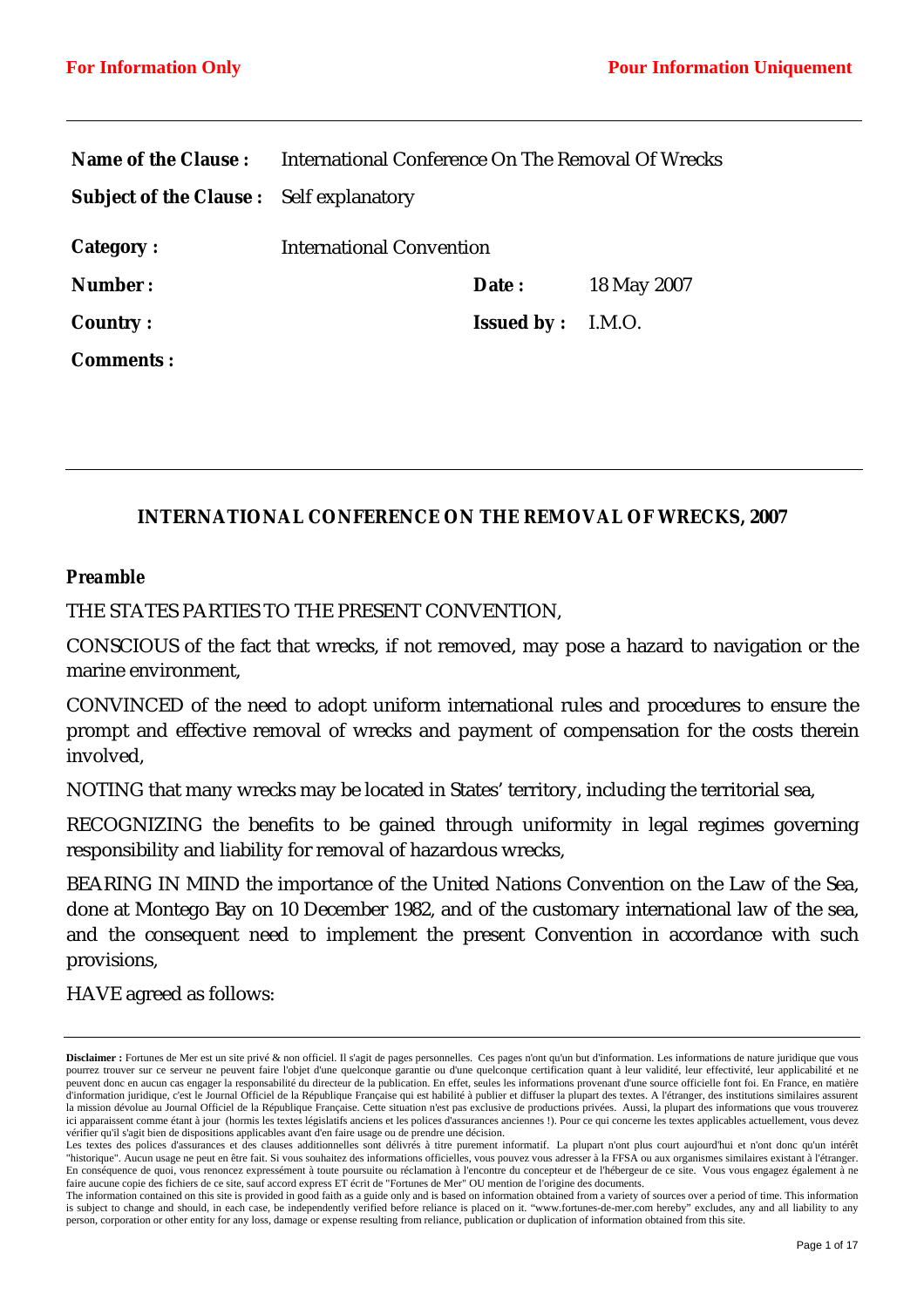## *Article 1 Definitions*

For the purposes of this Convention:

1 "Convention area" means the exclusive economic zone of a State Party, established in accordance with international law or, if a State Party has not established such a zone, an area beyond and adjacent to the territorial sea of that State determined by that State in accordance with international law and extending not more than 200 nautical miles from the baselines from which the breadth of its territorial sea is measured.

2 "Ship" means a seagoing vessel of any type whatsoever and includes hydrofoil boats, air-cushion vehicles, submersibles, floating craft and floating platforms, except when such platforms are on location engaged in the exploration, exploitation or production of sea-bed mineral resources.

3 "Maritime casualty" means a collision of ships, stranding or other incident of navigation, or other occurrence on board a ship or external to it resulting in material damage or imminent threat of material damage to a ship or its cargo.

4 "Wreck", following upon a maritime casualty, means:

(a) a sunken or stranded ship; or

 (b) any part of a sunken or stranded ship, including any object that is or has been on board such a ship; or

(c) any object that is lost at sea from a ship and that is stranded, sunken or adrift at sea; or

 (d) a ship that is about, or may reasonably be expected, to sink or to strand, where effective measures to assist the ship or any property in danger are not already being taken.

5 "Hazard" means any condition or threat that:

(a) poses a danger or impediment to navigation; or

 (b) may reasonably be expected to result in major harmful consequences to the marine environment, or damage to the coastline or related interests of one or more States.

6 "Related interests" means the interests of a coastal State directly affected or threate¬ned by a wreck, such as:

 (a) maritime coastal, port and estuarine activities, including fisheries activi¬ties, constituting an essential means of livelihood of the persons concerned;

(b) tourist attractions and other economic interests of the area concerned;

 (c) the health of the coastal population and the well-being of the area concerned, including conservation of marine living resources and of wildlife; and

(d) offshore and underwater infrastructure.

7 "Removal" means any form of prevention, mitigation or elimination of the hazard created by a wreck. "Remove", "removed" and "removing" shall be construed accordingly.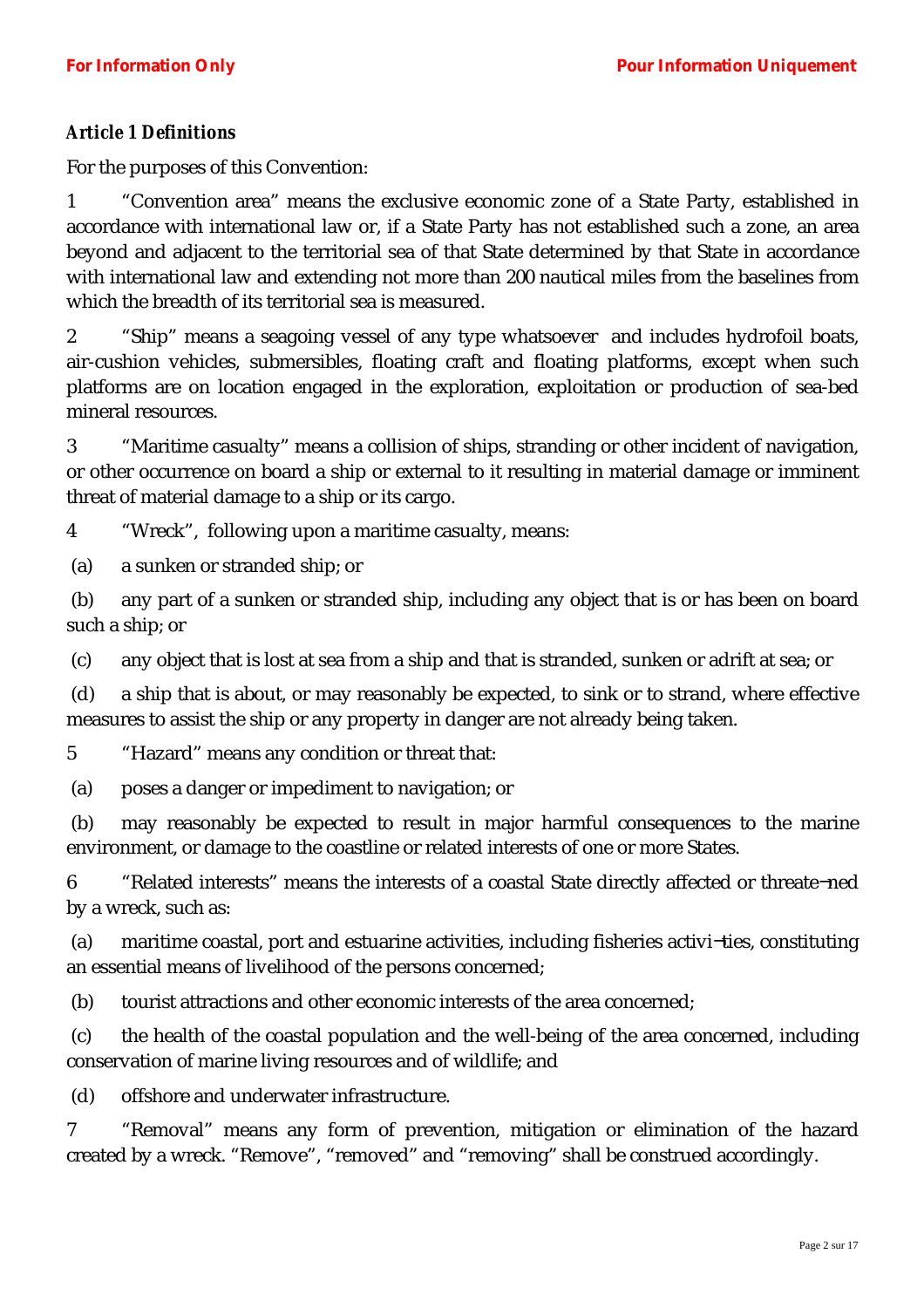8 "Registered owner" means the person or persons registered as the owner of the ship or, in the absence of registration, the person or persons owning the ship at the time of the maritime casualty. However, in the case of a ship owned by a State and operated by a company which in that State is registered as the operator of the ship, "registered owner" shall mean such company.

9 "Operator of the ship" means the owner of the ship or any other organization or person such as the manager, or the bareboat charterer, who has assumed the responsibility for operation of the ship from the owner of the ship and who, on assuming such responsibility, has agreed to take over all duties and responsibilities established under the International Safety Management Code, as amended.

10 "Affected State" means the State in whose Convention area the wreck is located.

11 "State of the ship's registry" means, in relation to a registered ship, the State of registration of the ship and, in relation to an unregistered ship, the State whose flag the ship is entitled to fly.

12 "Organization" means the International Maritime Organization.

13 "Secretary-General" means the Secretary-General of the Organization.

# *Article 2 Objectives and general principles*

1 A State Party may take measures in accordance with this Convention in relation to the removal of a wreck which poses a hazard in the Convention area.

2 Measures taken by the Affected State in accordance with paragraph 1 shall be proportionate to the hazard.

3 Such measures shall not go beyond what is reasonably necessary to remove a wreck which poses a hazard and shall cease as soon as the wreck has been removed; they shall not unnecessarily interfere with the rights and interests of other States including the State of the ship's registry, and of any persons, physical or corporate, concerned.

4 The application of this Convention within the Convention area shall not entitle a State Party to claim or exercise sovereignty or sovereign rights over any part of the high seas.

5 States Parties shall endeavour to co-operate when the effects of a maritime casualty resulting in a wreck involve a State other than the Affected State.

#### *Article 3 Scope of application*

1 Except as otherwise provided in this Convention, this Convention shall apply to wrecks in the Convention area.

2 A State Party may extend the application of this Convention to wrecks located within its territory, including the territorial sea, subject to article 4, paragraph 4. In that case, it shall notify the Secretary General accordingly, at the time of expressing its consent to be bound by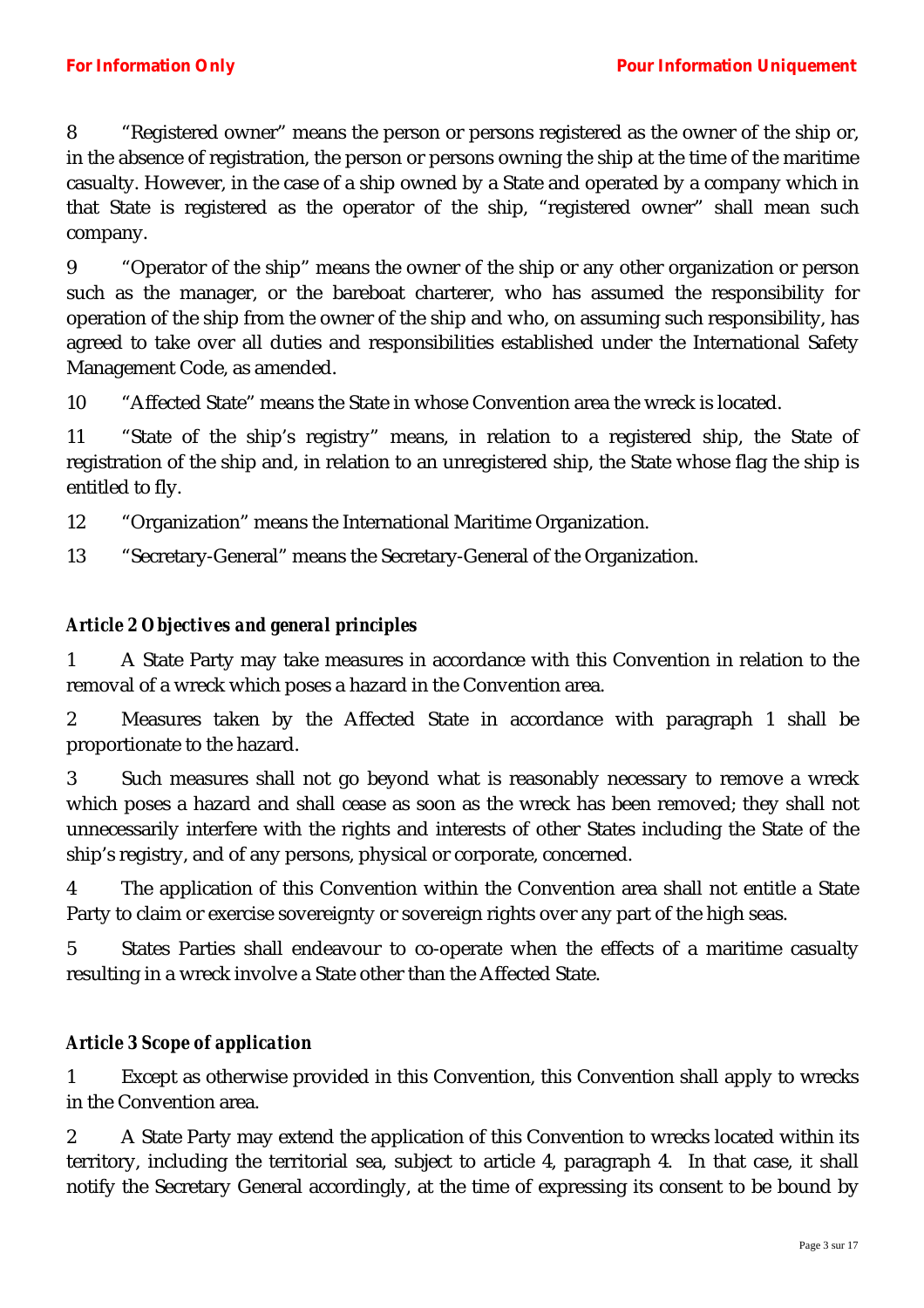this Convention or at any time thereafter. When a State Party has made a notification to apply this Convention to wrecks located within its territory, including the territorial sea, this is without prejudice to the rights and obligations of that State to take measures in relation to wrecks located in its territory, including the territorial sea, other than locating, marking and removing in accordance with this Convention. The provisions of articles 10, 11 and 12 of this Convention shall not apply to any measures so taken other than those referred to in articles 7, 8 and 9 of this Convention.

3 When a State Party has made a notification under paragraph 2, the "Convention area" of the Affected State shall include the territory, including the territorial sea, of that State Party.

4 A notification made under paragraph 2 above shall take effect for that State Party, if made before entry into force of this Convention for that State Party, upon entry into force. If notification is made after entry into force of this Convention for that State Party, it shall take effect six months after its receipt by the Secretary-General.

5 A State Party that has made a notification under paragraph 2 may withdraw it at any time by means of a notification of withdrawal to the Secretary-General. Such notification of withdrawal shall take effect six months after its receipt by the Secretary-General, unless the notification specifies a later date.

# *Article 4 Exclusions*

1 This Convention shall not apply to measures taken under the International Convention relating to Intervention on the High Seas in Cases of Oil Pollution Casualties, 1969, as amended, or the Protocol relating to Intervention on the High Seas in Cases of Pollution by Substances other than Oil, 1973, as amended.

2 This Convention shall not apply to any warship or other ship owned or operated by a State and used, for the time being, only on Government non-commercial service, unless that State decides otherwise.

3 Where a State Party decides to apply this Convention to its warships or other ships as described in paragraph 2, it shall notify the Secretary-General thereof specifying the terms and conditions of such application.

4 (a) When a State Party has made a notification under article 3, paragraph 2, the following provisions of this Convention shall not apply in its territory, including the territorial sea:

- (i) Article 2, paragraph 4
- (ii) Article 9, paragraphs 1, 5, 7, 8, 9 and 10
- (iii) Article 15

 (b) Article 9, paragraph 4, insofar as it applies to the territory, including the territorial sea of a State Party, shall read: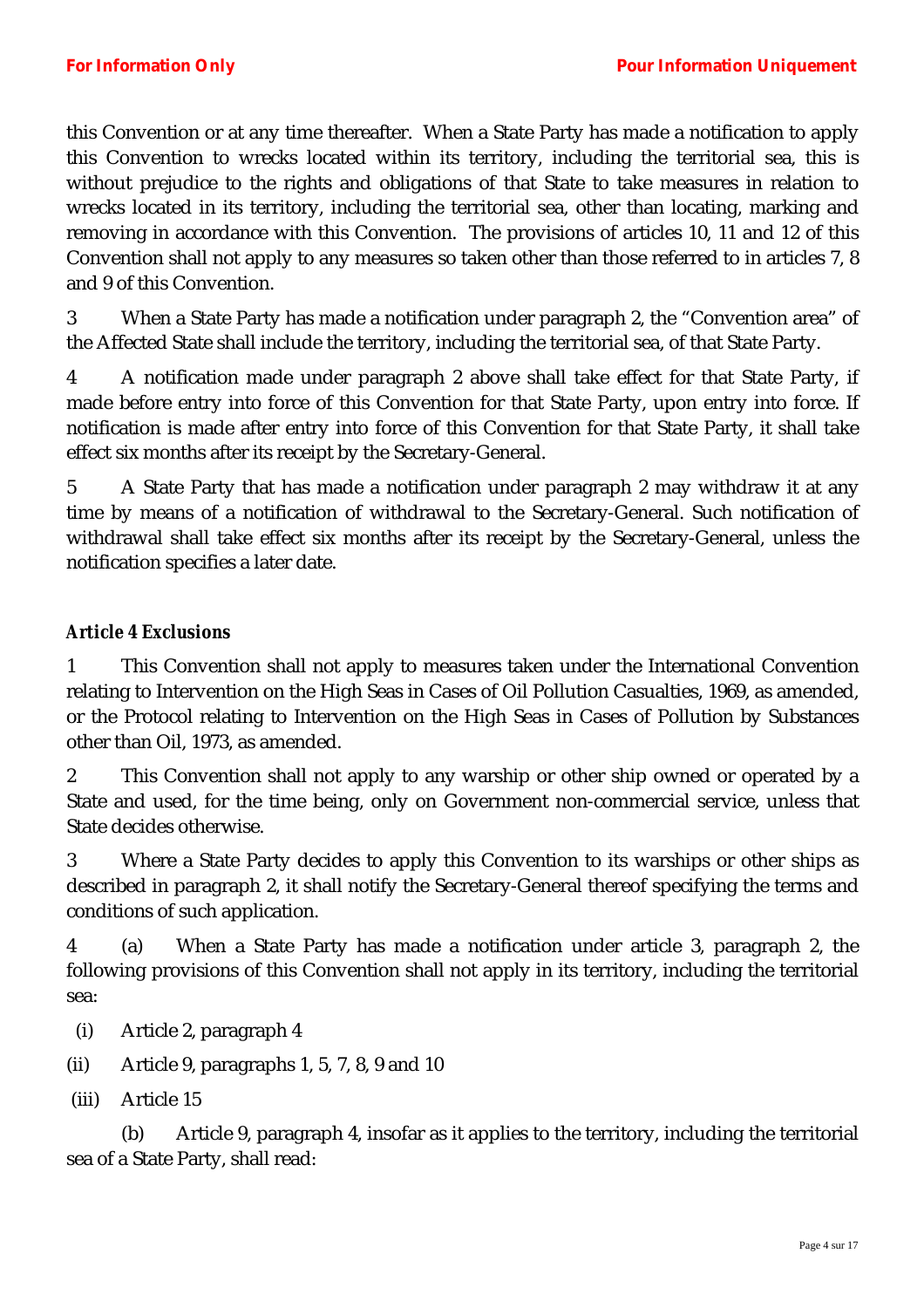"Subject to the national law of the Affected State, the registered owner may contract with any salvor or other person to remove the wreck determined to constitute a hazard on behalf of the owner. Before such removal commences, the Affected State may lay down conditions for such removal only to the extent necessary to ensure that the removal proceeds in a manner that is consistent with considerations of safety and protection of the marine environment."

## *Article 5 Reporting wrecks*

1 A State Party shall require the master and the operator of a ship flying its flag to report to the Affected State without delay when that ship has been involved in a maritime casualty resulting in a wreck. To the extent that the reporting obligation under this article has been fulfilled either by the master or the operator of the ship, the other shall not be obliged to report.

2 Such reports shall provide the name and the principal place of business of the registered owner and all the relevant information necessary for the Affected State to determine whether the wreck poses a hazard in accordance with article 6, including:

- (a) the precise location of the wreck;
- (b) the type, size and construction of the wreck;
- (c) the nature of the damage to, and the condition of, the wreck;

 (d) the nature and quantity of the cargo, in particular any hazardous and noxious substances; and

(e) the amount and types of oil, including bunker oil and lubricating oil, on board.

#### *Article 6 Determination of hazard*

 When determining whether a wreck poses a hazard, the following criteria should be taken into account by the Affected State:

- (a) the type, size and construction of the wreck;
- (b) depth of the water in the area;
- (c) tidal range and currents in the area;

 (d) particularly sensitive sea areas identified and, as appropriate, designated in accordance with guidelines adop-ted by the Organization, or a clearly defined area of the exclusive economic zone where special mandatory measures have been adopted pursuant to article 211, paragraph 6, of the United Nations Convention on the Law of the Sea, 1982;

- (e) proximity of shipping routes or established traffic lanes;
- (f) traffic density and frequency;
- (g) type of traffic;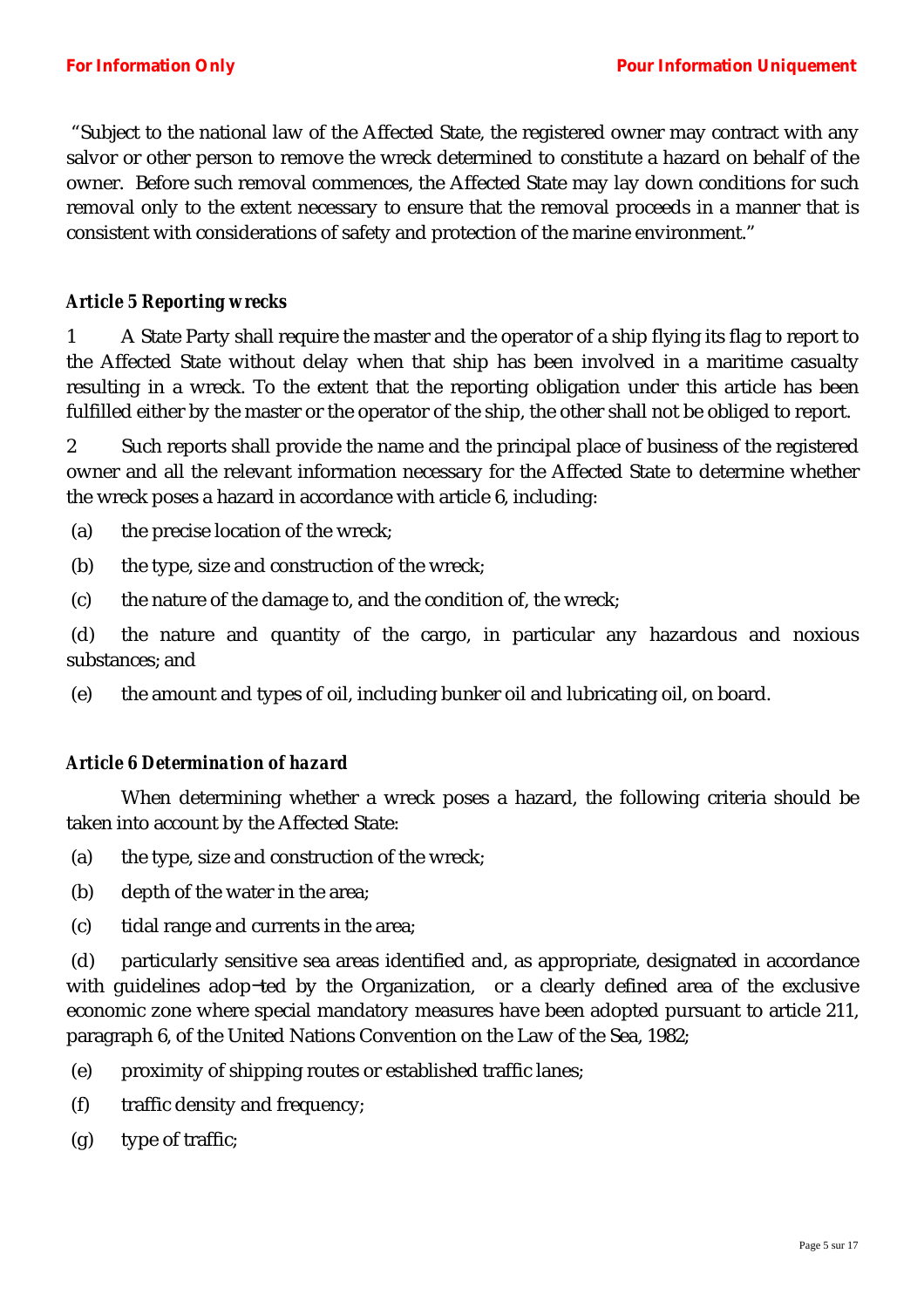(h) nature and quantity of the wreck's cargo, the amount and types of oil (such as bunker oil and lubricating oil) on board the wreck and, in particular, the damage likely to result should the cargo or oil be released into the marine environment;

(i) vulnerability of port facilities;

- (j) prevailing meteorological and hydrographical conditions;
- (k) submarine topography of the area;
- (l) height of the wreck above or below the surface of the water at lowest astronomical tide;
- (m) acoustic and magnetic profiles of the wreck;

 (n) proximity of offshore installations, pipelines, telecommunications cables and similar structures; and

(o) any other circumstances that might necessitate the removal of the wreck.

# *Article 7 Locating wrecks*

1 Upon becoming aware of a wreck, the Affected State shall use all practicable means, including the good offices of States and organizations, to warn mariners and the States concerned of the nature and location of the wreck as a matter of urgency.

2 If the Affected State has reason to believe that a wreck poses a hazard, it shall ensure that all practicable steps are taken to establish the precise location of the wreck.

# *Article 8 Marking of wrecks*

1 If the Affected State determines that a wreck constitutes a hazard, that State shall ensure that all reasonable steps are taken to mark the wreck.

2 In marking the wreck, all practicable steps shall be taken to ensure that the markings conform to the internationally accepted system of buoyage in use in the area where the wreck is located.

3 The Affected State shall promulgate the particulars of the marking of the wreck by use of all appropriate means, including the appropriate nautical publications.

# *Article 9 Measures to facilitate the removal of wrecks*

1 If the Affected State determines that a wreck constitutes a hazard, that State shall immediately:

(a) inform the State of the ship's registry and the registered owner; and

 (b) proceed to consult the State of the ship's registry and other States affected by the wreck regarding measures to be taken in relation to the wreck.

2 The registered owner shall remove a wreck determined to constitute a hazard.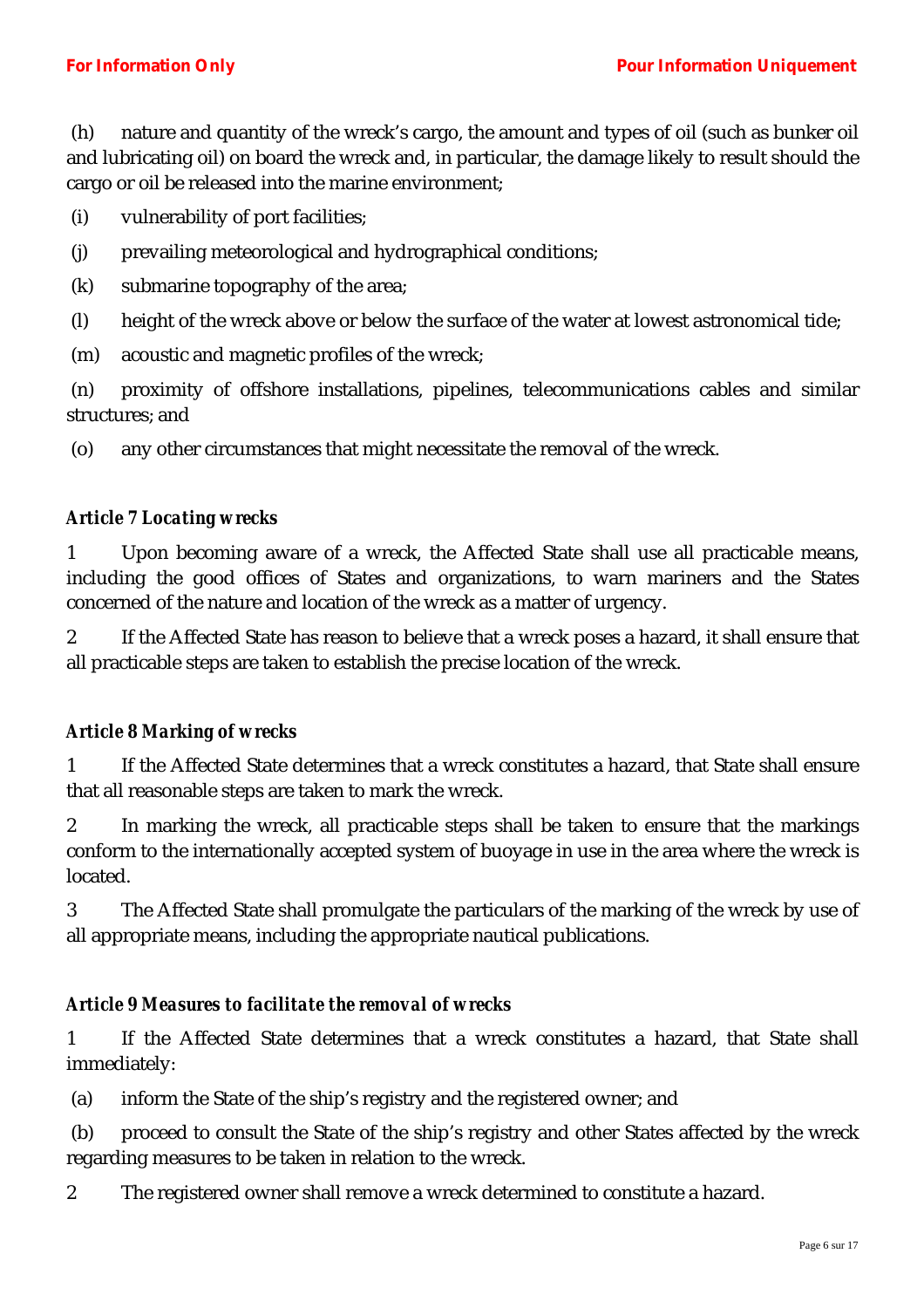3 When a wreck has been determined to constitute a hazard, the registered owner, or other interested party, shall provide the competent authority of the Affected State with evidence of insurance or other financial security as required by article 12.

4 The registered owner may contract with any salvor or other person to remove the wreck determined to constitute a hazard on behalf of the owner. Before such removal commences, the Affected State may lay down conditions for such removal only to the extent necessary to ensure that the removal proceeds in a manner that is consistent with considerations of safety and protection of the marine environment.

5 When the removal referred to in paragraphs 2 and 4 has commenced, the Affected State may intervene in the removal only to the extent necessary to ensure that the removal proceeds effectively in a manner that is consistent with considerations of safety and protection of the marine environment.

6 The Affected State shall:

 (a) set a reasonable deadline within which the registered owner must remove the wreck taking into account the nature of the hazard determined in accordance with article 6;

 (b) inform the registered owner in writing of the deadline it has set and specify that, if the registered owner does not remove the wreck within that deadline, it may remove the wreck at the registered owner's expense; and

 (c) inform the registered owner in writing that it intends to intervene immediately in circumstances where the hazard becomes particularly severe.

7 If the registered owner does not remove the wreck within the deadline set in accordance with paragraph 6(a), or the registered owner cannot be contacted, the Affected State may remove the wreck by the most practical and expeditious means available, consistent with considerations of safety and protection of the marine environment.

8 In circumstances where immediate action is required and the Affected State has informed the State of the ship's registry and the registered owner accordingly, it may remove the wreck by the most practical and expeditious means available, consistent with considerations of safety and protection of the marine environment.

9 States Parties shall take appropriate measures under their national law to ensure that their registered owners comply with paragraphs 2 and 3.

10 States Parties give their consent to the Affected State to act under paragraphs 4 to 8, where required.

11 The information referred to in this article shall be provided by the Affected State to the registered owner identified in the reports referred to in article 5, paragraph 2.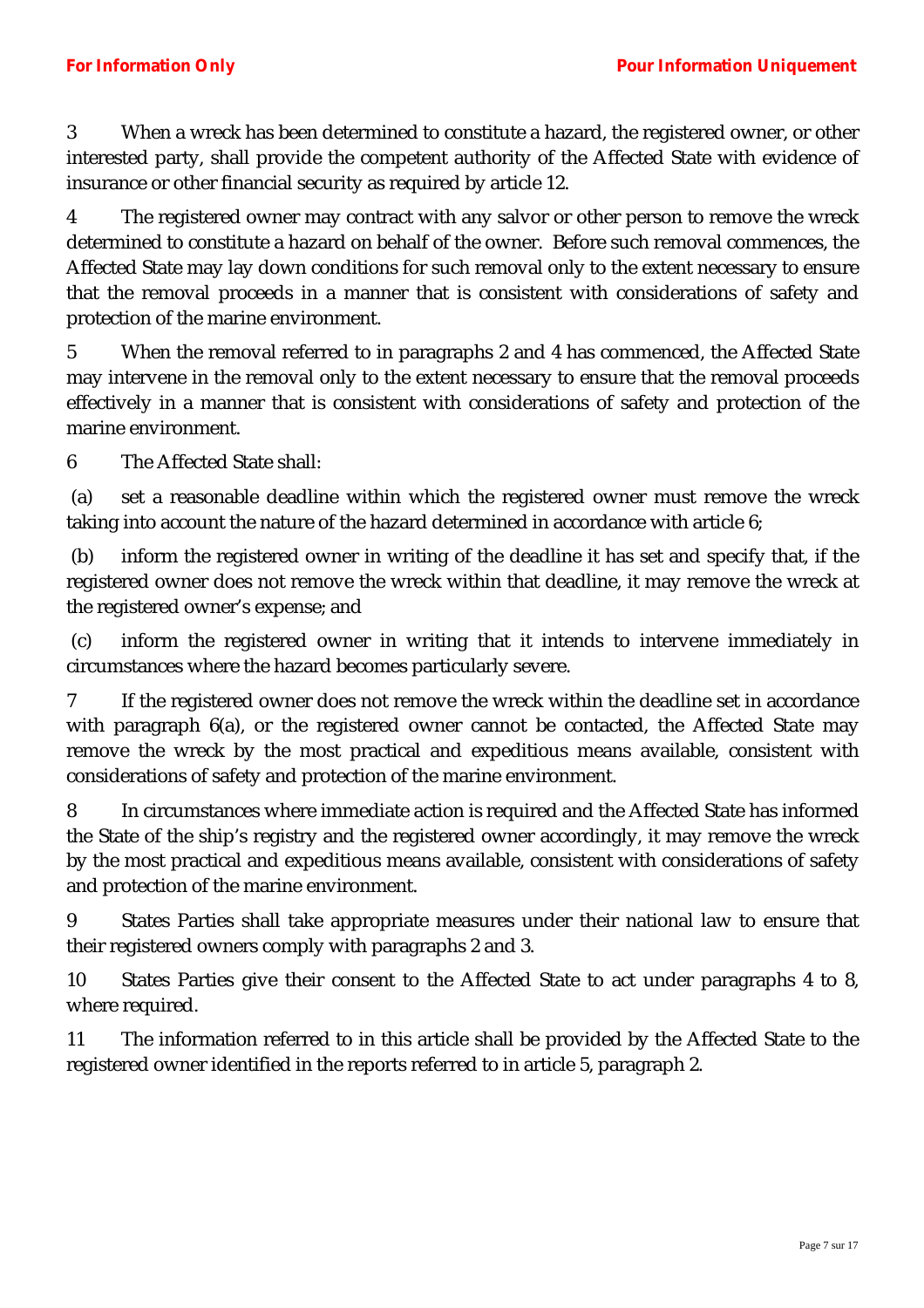## *Article 10 Liability of the owner*

1 Subject to article 11, the registered owner shall be liable for the costs of locating, marking and removing the wreck under articles 7, 8 and 9, respectively, unless the registered owner proves that the maritime casualty that caused the wreck:

 (a) resulted from an act of war, hostilities, civil war, insurrection, or a natural phenomenon of an exceptional, inevitable and irresistible character;

 (b) was wholly caused by an act or omission done with intent to cause damage by a third party; or

 (c) was wholly caused by the negligence or other wrongful act of any Government or other authority responsible for the maintenance of lights or other navigational aids in the exercise of that function.

2 Nothing in this Convention shall affect the right of the registered owner to limit liability under any applicable national or international regime, such as the Convention on Limitation of Liability for Maritime Claims, 1976, as amended.

3 No claim for the costs referred to in paragraph 1 may be made against the registered owner otherwise than in accordance with the provisions of this Convention. This is without prejudice to the rights and obligations of a State Party that has made a notification under article 3, paragraph 2, in relation to wrecks located in its territory, including the territorial sea, other than locating, marking and removing in accordance with this Convention.

4 Nothing in this article shall prejudice any right of recourse against third parties.

# *Article 11 Exceptions to liability*

1 The registered owner shall not be liable under this Convention for the costs mentioned in article 10, paragraph 1 if, and to the extent that, liability for such costs would be in conflict with:

(a) the International Convention on Civil Liability for Oil Pollution Damage, 1969, as amended;

(b) the International Convention on Liability and Compensation for Damage in Connection with the Carriage of Hazardous and Noxious Substances by Sea, 1996, as amended;

 (c) the Convention on Third Party Liability in the Field of Nuclear Energy, 1960, as amended, or the Vienna Con¬vention on Civil Liability for Nuclear Damage, 1963, as amended; or national law governing or prohibiting limitation of liability for nuclear damage; or

(d) the International Convention on Civil Liability for Bunker Oil Pollution Damage, 2001, as amended;

provided that the relevant convention is applicable and in force.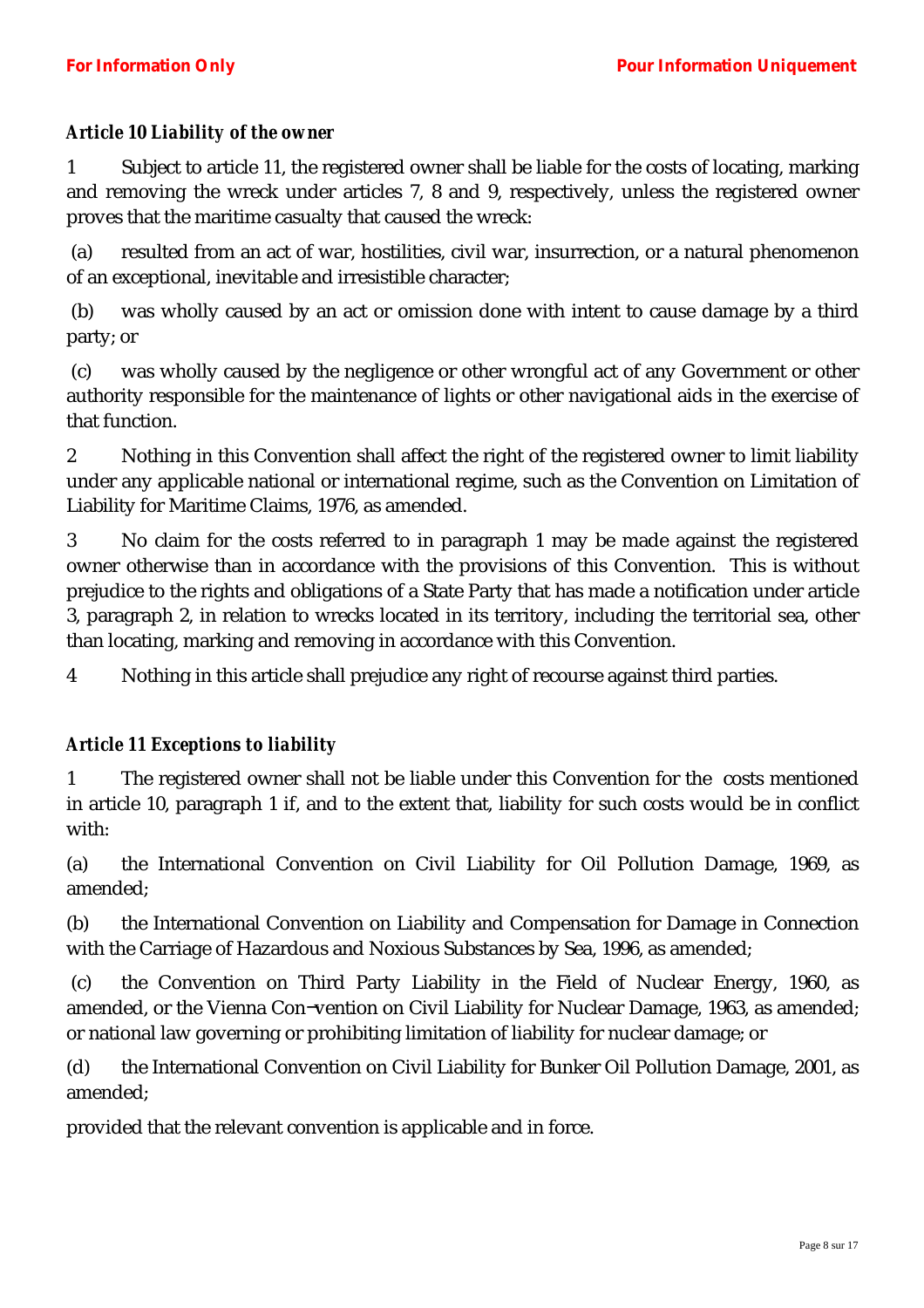2 To the extent that measures under this Convention are considered to be salvage under applicable national law or an international convention, such law or convention shall apply to questions of the remuneration or compensation payable to salvors to the exclusion of the rules of this Convention.

## *Article 12 Compulsory insurance or other financial security*

1 The registered owner of a ship of 300gross tonnage and above and flying the flag of a State Party shall be required to maintain insurance or other financial security, such as a guarantee of a bank or similar institution, to cover liability under this Convention in an amount equal to the limits of liability under the applicable national or international limitation regime, but in all cases not exceeding an amount calculated in accordance with article 6(1)(b) of the Convention on Limitation of Liability for Maritime Claims, 1976, as amended.

2 A certificate attesting that insurance or other financial security is in force in accordance with the provisions of this Convention shall be issued to each ship of 300 gross tonnage and above by the appropriate authority of the State of the ship's registry after determining that the requirements of paragraph 1 have been complied with. With respect to a ship registered in a State Party such certificate shall be issued or certified by the appropriate authority of the State of the ship's registry; with respect to a ship not registered in a State Party it may be issued or certified by the appropriate authority of any State Party. This compulsory insurance certificate shall be in the form of the model set out in the annex to this Convention, and shall contain the following particulars:

- (a) name of the ship, distinctive number or letters and port of registry;
- (b) gross tonnage of the ship;
- (c) name and principal place of business of the registered owner;
- (d) IMO ship identification number;
- (e) type and duration of security;

 (f) name and principal place of business of insurer or other person giving security and, where appropriate, place of business where the insurance or security is established;

 (g) period of validity of the certificate, which shall not be longer than the period of validity of the insurance or other security.

3 (a) A State Party may authorize either an institution or an organization recognized by it to issue the certificate referred to in paragraph 2. Such institution or organization shall inform that State of the issue of each certificate. In all cases, the State Party shall fully guarantee the completeness and accuracy of the certificate so issued and shall undertake to ensure the necessary arrangements to satisfy this obligation.

(b) A State Party shall notify the Secretary-General of:

 (i) the specific responsibilities and conditions of the authority delegated to an institution or organization recognized by it;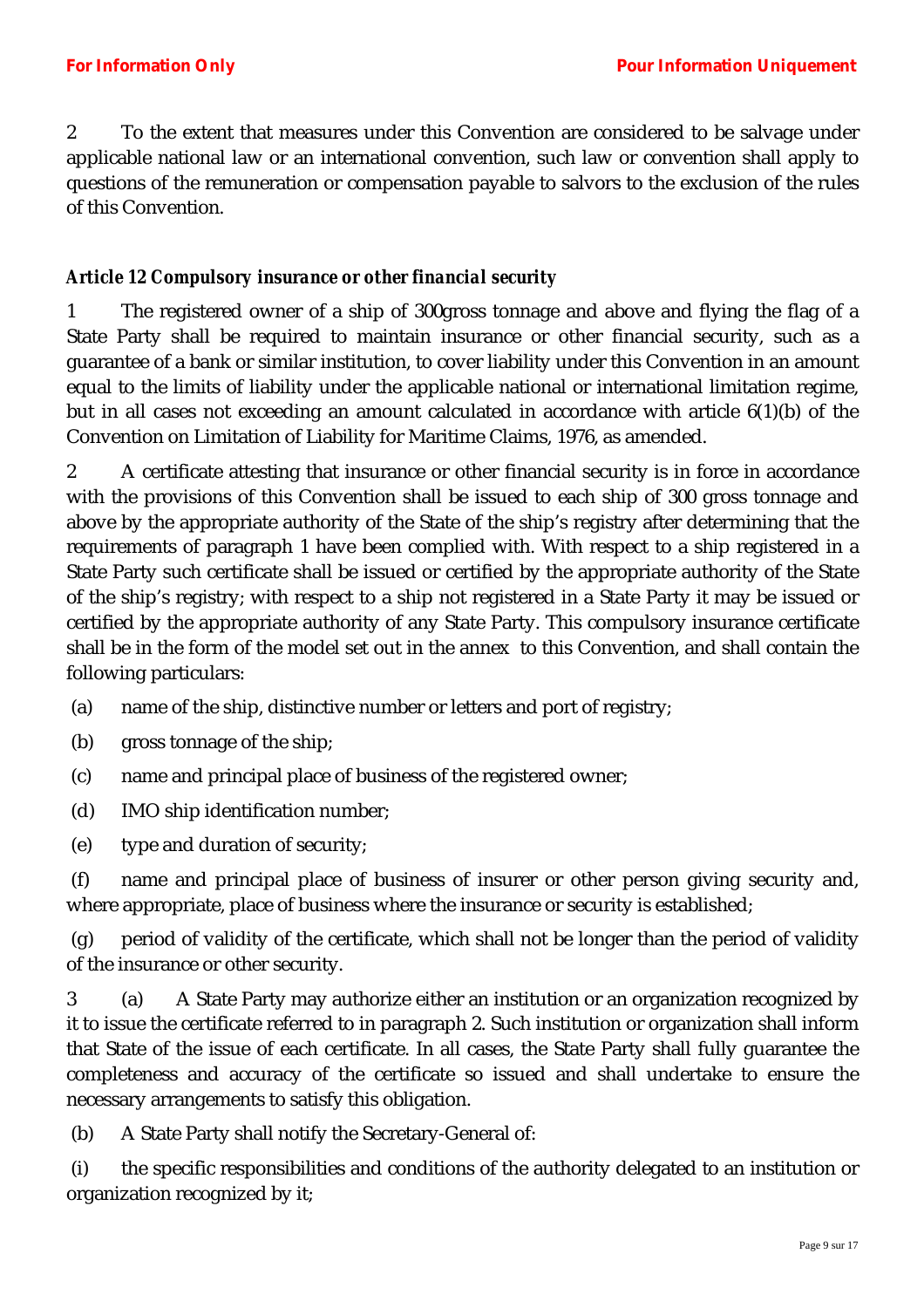- (ii) the withdrawal of such authority; and
- (iii) the date from which such authority or withdrawal of such authority takes effect.

An authority delegated shall not take effect prior to three months from the date on which notification to that effect was given to the Secretary-General.

 (c) The institution or organization authorized to issue certificates in accordance with this paragraph shall, as a minimum, be authorized to withdraw these certificates if the conditions under which they have been issued are not maintained. In all cases the institution or organization shall report such withdrawal to the State on whose behalf the certificate was issued.

4 The certificate shall be in the official language or languages of the issuing State. If the language used is not English, French or Spanish, the text shall include a translation into one of these languages and, where the State so decides, the official language(s) of the State may be omitted.

5 The certificate shall be carried on board the ship and a copy shall be deposited with the authorities who keep the record of the ship's registry or, if the ship is not registered in a State Party, with the authorities issuing or certifying the certificate.

6 An insurance or other financial security shall not satisfy the require¬ments of this article if it can cease for reasons other than the expiry of the period of validity of the insurance or security specified in the certificate under paragraph 2 before three months have elapsed from the date on which notice of its termination is given to the authorities referred to in paragraph 5 unless the certificate has been surrendered to these authorities or a new certificate has been issued within the said period. The foregoing provisions shall similarly apply to any modification, which results in the insurance or security no longer satisfying the requirements of this article.

7 The State of the ship's registry shall, subject to the provisions of this article and having regard to any guidelines adopted by the Organization on the financial responsibility of the registered owners, determine the conditions of issue and validity of the certificate.

8 Nothing in this Convention shall be construed as preventing a State Party from relying on information obtained from other States or the Organization or other international organizations relating to the financial standing of providers of insurance or financial security for the purposes of this Convention. In such cases, the State Party relying on such information is not relieved of its responsibility as a State issuing the certificate required by paragraph 2.

9 Certificates issued and certified under the authority of a State Party shall be accepted by other States Parties for the purposes of this Convention and shall be regarded by other States Parties as having the same force as certificates issued or certified by them, even if issued or certified in respect of a ship not registered in a State Party. A State Party may at any time request consultation with the issuing or certifying State should it believe that the insurer or guarantor named in the certificate is not financially capable of meeting the obligations imposed by this Convention.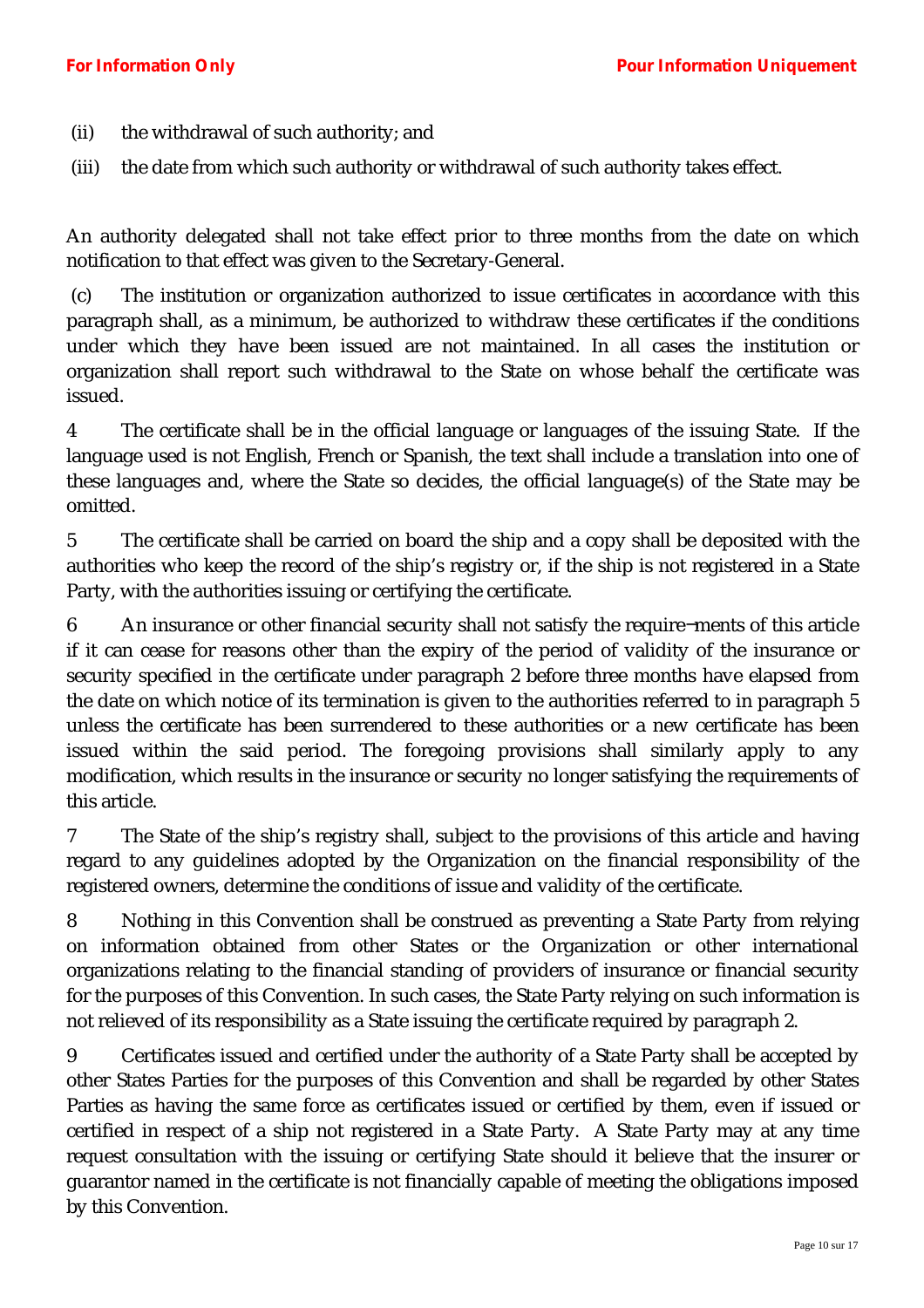10 Any claim for costs arising under this Convention may be brought directly against the insurer or other person providing financial security for the registered owner's liability. In such a case the defendant may invoke the defences (other than the bankruptcy or winding up of the registered owner) that the registered owner would have been entitled to invoke, including limitation of liability under any applicable national or international regime. Furthermore, even if the registered owner is not entitled to limit liability, the defendant may limit liability to an amount equal to the amount of the insurance or other financial security required to be maintained in accordance with paragraph 1. Moreover, the defendant may invoke the defence that the maritime casualty was caused by the wilful misconduct of the registered owner, but the defendant shall not invoke any other defence, which the defendant might have been entitled to invoke in proceedings brought by the registered owner against the defendant. The defendant shall in any event have the right to require the registered owner to be joined in the proceedings.

11 A State Party shall not permit any ship entitled to fly its flag to which this article applies to operate at any time unless a certificate has been issued under paragraphs 2 or 14.

12 Subject to the provisions of this article, each State Party shall ensure, under its national law, that insurance or other security to the extent required by paragraph 1 is in force in respect of any ship of 300 gross tonnage and above, wherever registered, entering or leaving a port in its territory, or arriving at or leaving an offshore facility in its territorial sea.

13 Notwithstanding the provisions of paragraph 5, a State Party may notify the Secretary General that, for the purposes of paragraph 12, ships are not required to carry on board or to produce the certificate required by paragraph 3, when entering or leaving a port in its territory or arriving at or leaving from an offshore facility in its territorial sea, provided that the State Party which issues the certificate required by paragraph 2 has notified the Secretary-General that it maintains records in an electronic format, accessible to all States Parties, attesting the existence of the certificate and enabling States Parties to discharge their obligations under paragraph 12.

14 If insurance or other financial security is not maintained in respect of a ship owned by a State Party, the provisions of this article relating thereto shall not be applicable to such ship, but the ship shall carry a certificate issued by the appropriate authority of the State of registry stating that it is owned by that State and that the ship's liability is covered within the limits prescribed in paragraph 1. Such a certificate shall follow as closely as possible the model prescribed by paragraph 2.

# *Article 13 Time limits*

 Rights to recover costs under this Convention shall be extinguished unless an action is brought hereunder within three years from the date when the hazard has been determined in accordance with this Convention. However, in no case shall an action be brought after six years from the date of the maritime casualty that resulted in the wreck. Where the maritime casualty consists of a series of occurrences, the six-year period shall run from the date of the first occurrence.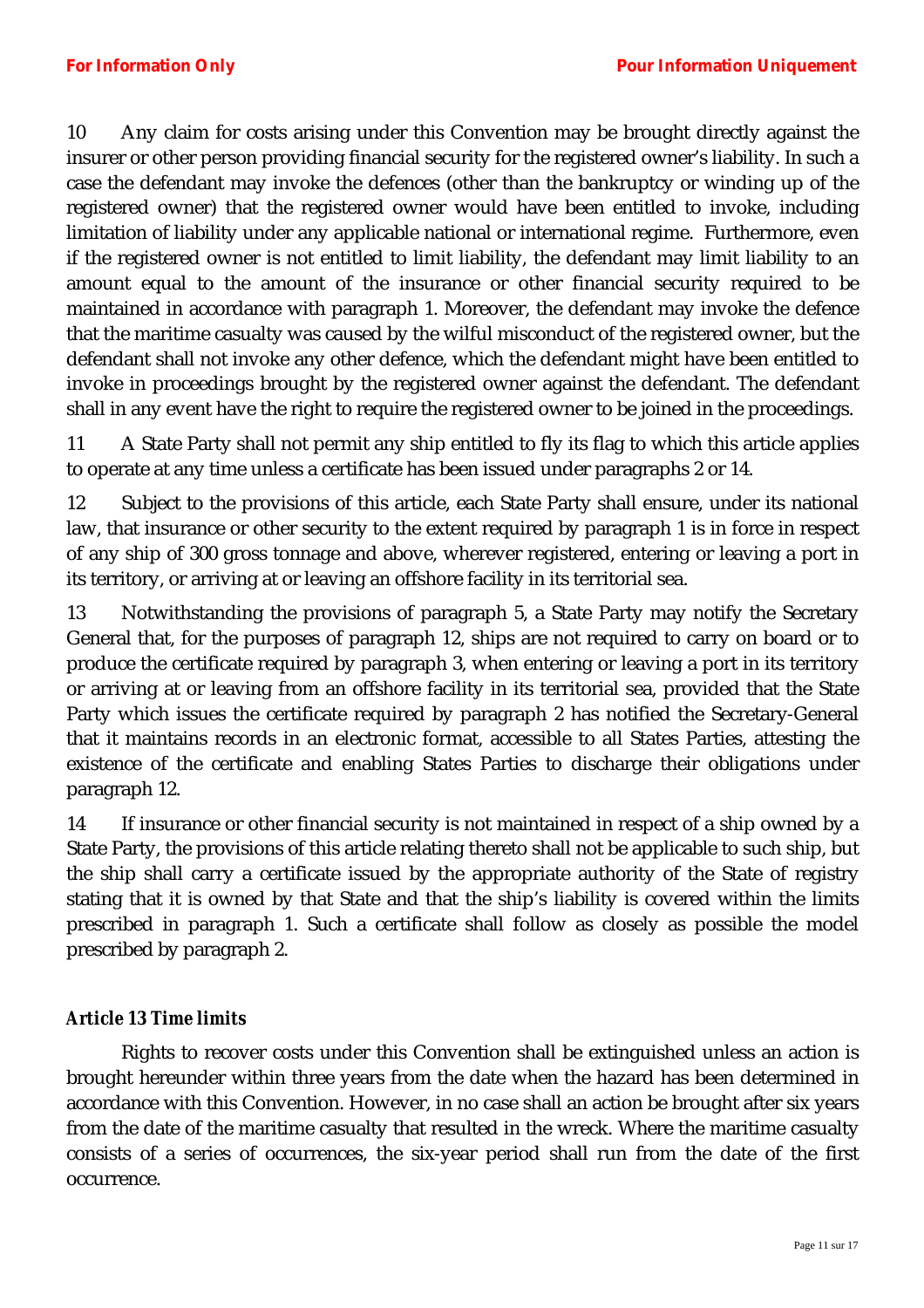#### *Article 14 Amendment provisions*

1 At the request of not less than one third of States Parties, a conference shall be convened by the Organization for the purpose of revising or amending this Convention.

2 Any consent to be bound by this Convention expressed after the date of entry into force of an amendment to this Convention shall be deemed to apply to this Convention, as amended.

## *Article 15 Settlement of disputes*

1 Where a dispute arises between two or more States Parties regarding the interpretation or application of this Convention, they shall seek to resolve their dispute, in the first instance, through negotiation, enquiry, mediation, conciliation, arbitration, judicial settlement, resort to regional agencies or arrangements or other peaceful means of their choice.

2 If no settlement is possible within a reasonable period of time not exceeding twelve months after one State Party has notified another that a dispute exists between them, the provisions relating to the settlement of disputes set out in Part XV of the United Nations Convention on the Law of the Sea, 1982 shall apply mutatis mutandis, whether or not the States party to the dispute are also States Parties to the United Nations Convention on the Law of the Sea, 1982.

3 Any procedure chosen by a State Party to this Convention and to the United Nations Convention on the Law of the Sea, 1982 pursuant to Article 287 of the latter shall apply to the settlement of disputes under this Article, unless that State Party, when ratifying, accepting, approving or acceding to this Convention, or at any time thereafter, chooses another procedure pursuant to Article 287 for the purpose of the settlement of disputes arising out of this Convention.

4 A State Party to this Convention which is not a Party to the United Nations Convention on the Law of the Sea, 1982 when ratifying, accepting, approving or acceding to this Convention or at any time thereafter shall be free to choose, by means of a written declaration, one or more of the means set out in Article 287, paragraph 1, of the United Nations Convention on the Law of the Sea, 1982 for the purpose of settlement of disputes under this Article. Article 287 shall apply to such a declaration, as well as to any dispute to which such State is party, which is not covered by a declaration in force. For the purpose of conciliation and arbitration, in accordance with Annexes V and VII of the United Nations Convention on the Law of the Sea, 1982 such State shall be entitled to nominate conciliators and arbitrators to be included in the lists referred to in Annex V, Article 2, and Annex VII, Article 2, for the settlement of disputes arising out of this Convention.

5 A declaration made under paragraphs 3 and 4 shall be deposited with the Secretary General who shall transmit copies thereof to the States Parties.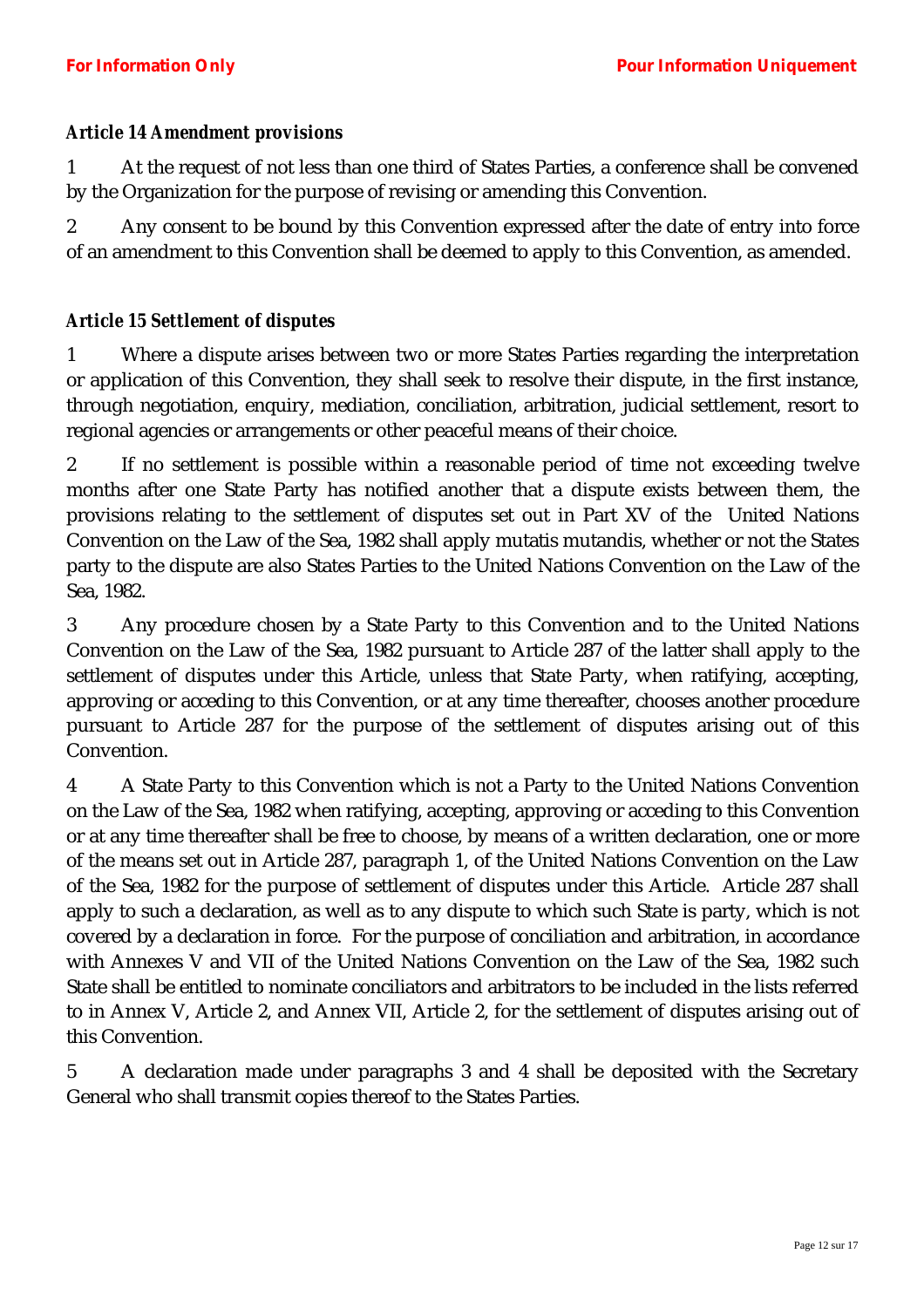#### *Article 16 Relationship to other conventions and international agreements*

Nothing in this Convention shall prejudice the rights and obligations of any State under the United Nations Convention on the Law of the Sea, 1982, and under the customary international law of the sea.

#### *Article 17 Signature, ratification, acceptance, approval and accession*

1 This Convention shall be open for signature at the Headquarters of the Organi¬zation from 19 November 2007 until 18 November 2008 and shall thereafter remain open for accession.

- (a) States may express their consent to be bound by this Convention by:
	- (i) signature without reservation as to ratification, acceptance or approval; or

 (ii) signature subject to ratification, acceptance or approval, followed by ratification, acceptance or approval; or

(iii) accession.

 (b) Ratification, acceptance, approval or accession shall be effected by the deposit of an instrument to that effect with the Secretary-General.

## *Article 18 Entry into force*

1 This Convention shall enter into force twelve months following the date on which ten States have either signed it without reservation as to ratification, acceptance or approval or have deposited instruments of ratification, acceptance, approval or accession with the Secretary General.

2 For any State which ratifies, accepts, approves or accedes to this Convention after the conditions in paragraph 1 for entry into force have been met, this Convention shall enter into force three months following the date of deposit by such State of the appropriate instrument, but not before this Convention has entered into force in accordance with paragraph 1.

# *Article 19 Denunciation*

1 This Convention may be denounced by a State Party at any time after the expiry of one year following the date on which this Convention comes into force for that State.

2 Denunciation shall be effected by the deposit of an instrument to that effect with the Secretary-General.

3 A denunciation shall take effect one year, or such longer period as may be specified in the instrument of denunciation, following its receipt by the Secretary-General.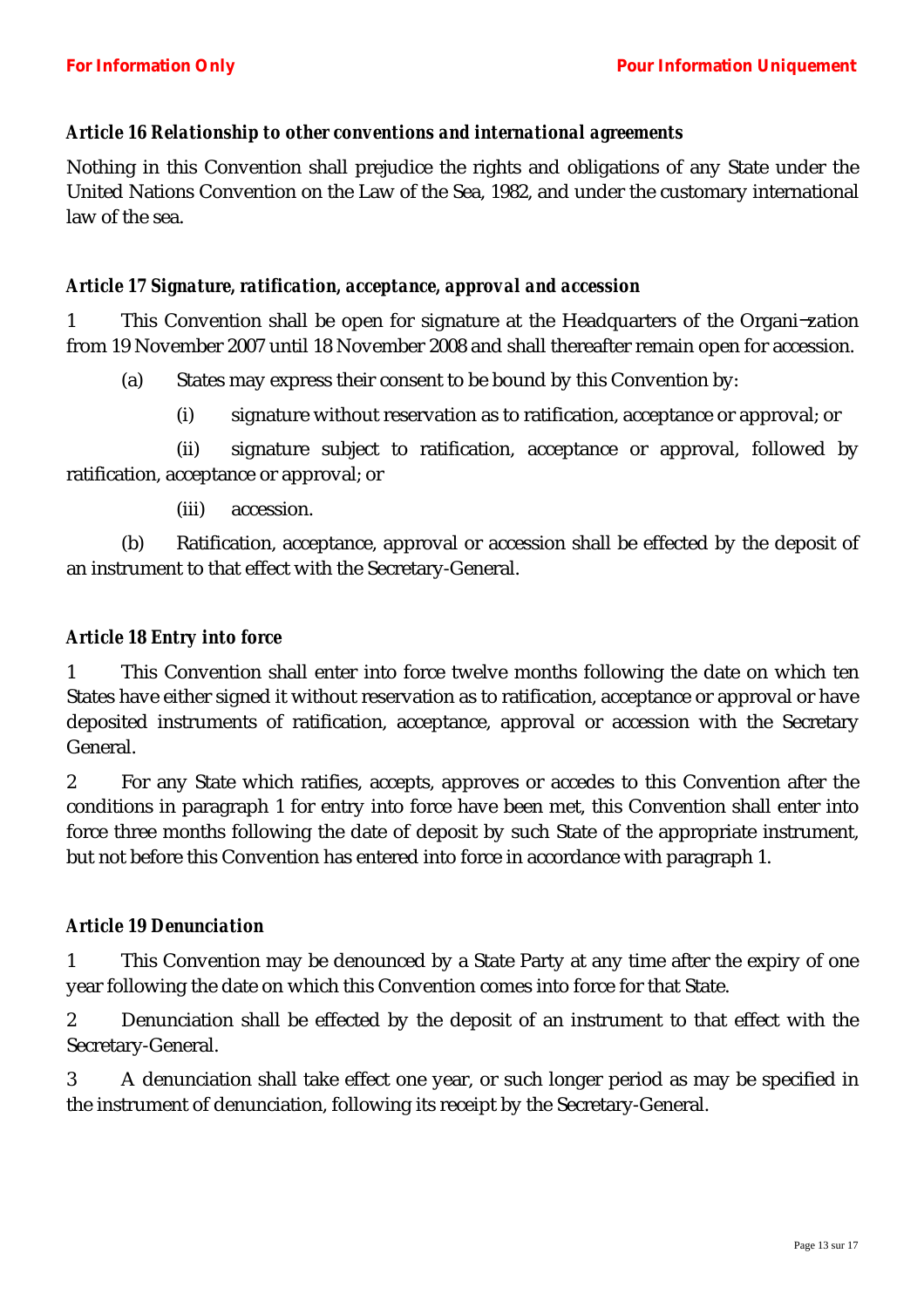## *Article 20 Depositary*

1 This Convention shall be deposited with the Secretary General.

2 The Secretary-General shall:

(a) inform all States which have signed or acceded to this Convention of:

(i) each new signature or deposit of an instrument of ratification, acceptan¬ce, approval or accession, together with the date thereof;

(ii) the date of entry into force of this Convention;

(iii) the deposit of any instrument of denunciation of this Convention together with the date of the deposit and the date on which the denunciation takes effect; and

(iv) other declarations and notifications received pursuant to this Convention; and

(b) transmit certified true copies of this Convention to all States that have signed or acceded to this Convention.

3 As soon as this Convention enters into force, a certified true copy of the text shall be transmitted by the Secretary-General to the Secretary-General of the United Nations for registration and publication in accordance with Article 102 of the Charter of the United Nations.

## *Article 21 Languages*

This Convention is established in a single original in the Arabic, Chinese, English, French, Russian and Spanish languages, each text being equally authentic.

Done at NAIROBI this eighteenth day of May two thousand and seven.

IN WITNESS WHEREOF the undersigned, being duly authorized by their respective Governments for that purpose, have signed this Convention.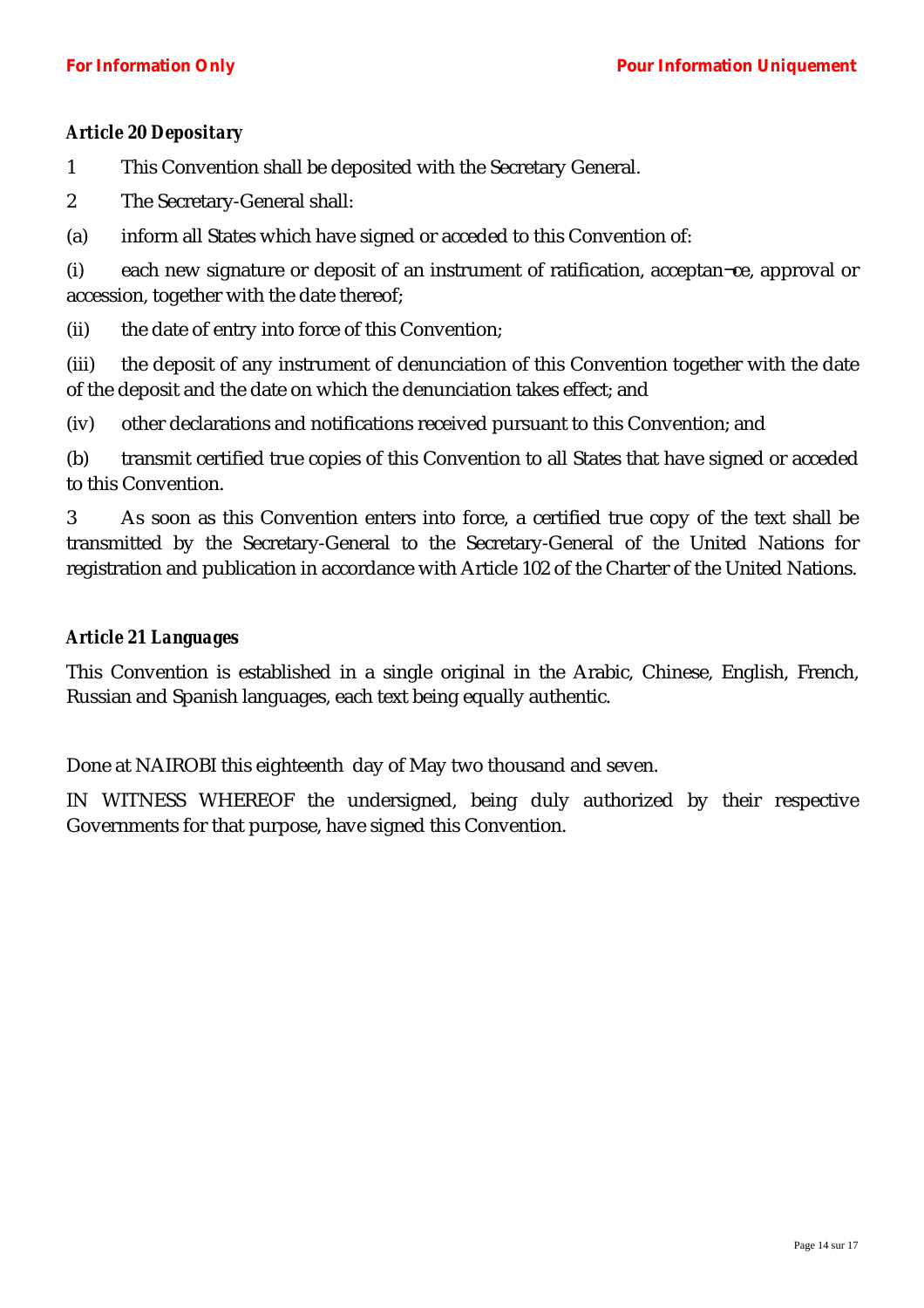# **ANNEX**

# **CERTIFICATE OF INSURANCE OR OTHER FINANCIAL SECURITY IN RESPECT OF LIABILITY FOR THE REMOVAL OF WRECKS**

Issued in accordance with the provisions of article 12 of the Nairobi International Convention on the Removal of Wrecks, 2007

| Name of Ship | Gross<br>tonnage | <b>Distinctive</b><br>number<br>or letters | <b>IMO Ship</b><br>Identification<br>Number | Port of<br>Registry | Name and full<br>address of the principal<br>place of business of the<br>registered owner |
|--------------|------------------|--------------------------------------------|---------------------------------------------|---------------------|-------------------------------------------------------------------------------------------|
|              |                  |                                            |                                             |                     |                                                                                           |

This is to certify that there is in force, in respect of the above-named ship, a policy of insurance or other financial security satisfying the requirements of article 12 of the Nairobi International Convention on the Removal of Wrecks, 2007.

| Name and address of the insurer(s) and/or guarantor(s) |
|--------------------------------------------------------|
|                                                        |
|                                                        |
|                                                        |
|                                                        |
|                                                        |
|                                                        |

(Full designation of the State)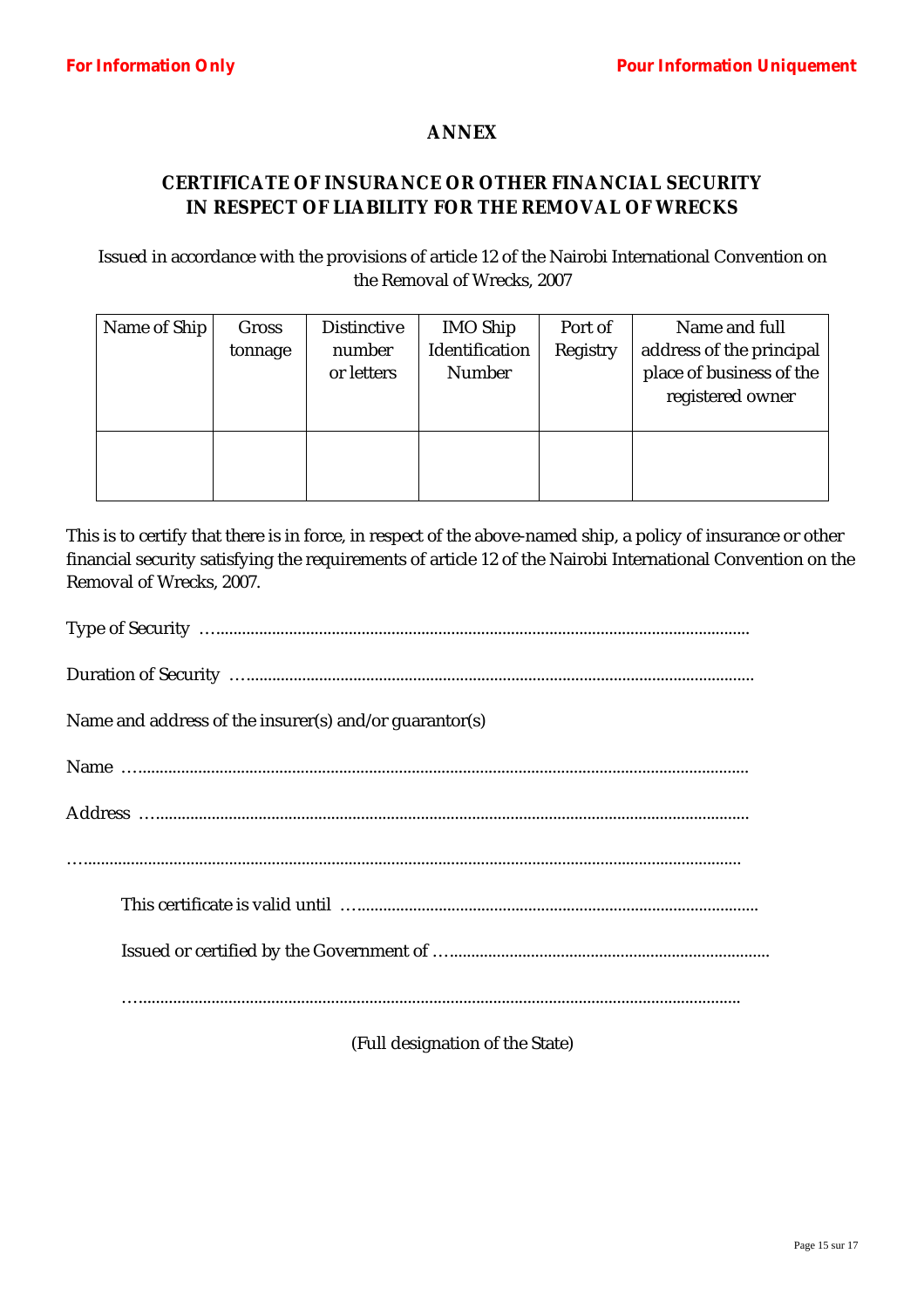## OR

The following text should be used when a State Party avails itself of article 12, paragraph 3:

The present certificate is issued under the authority of the Government of …...............................................

(full designation of the State) by …...................................................... (name of institution or organization)

At ….................................... On …................................... (Place) (Date)

> …..................................................................................... (Signature and Title of issuing or certifying official)